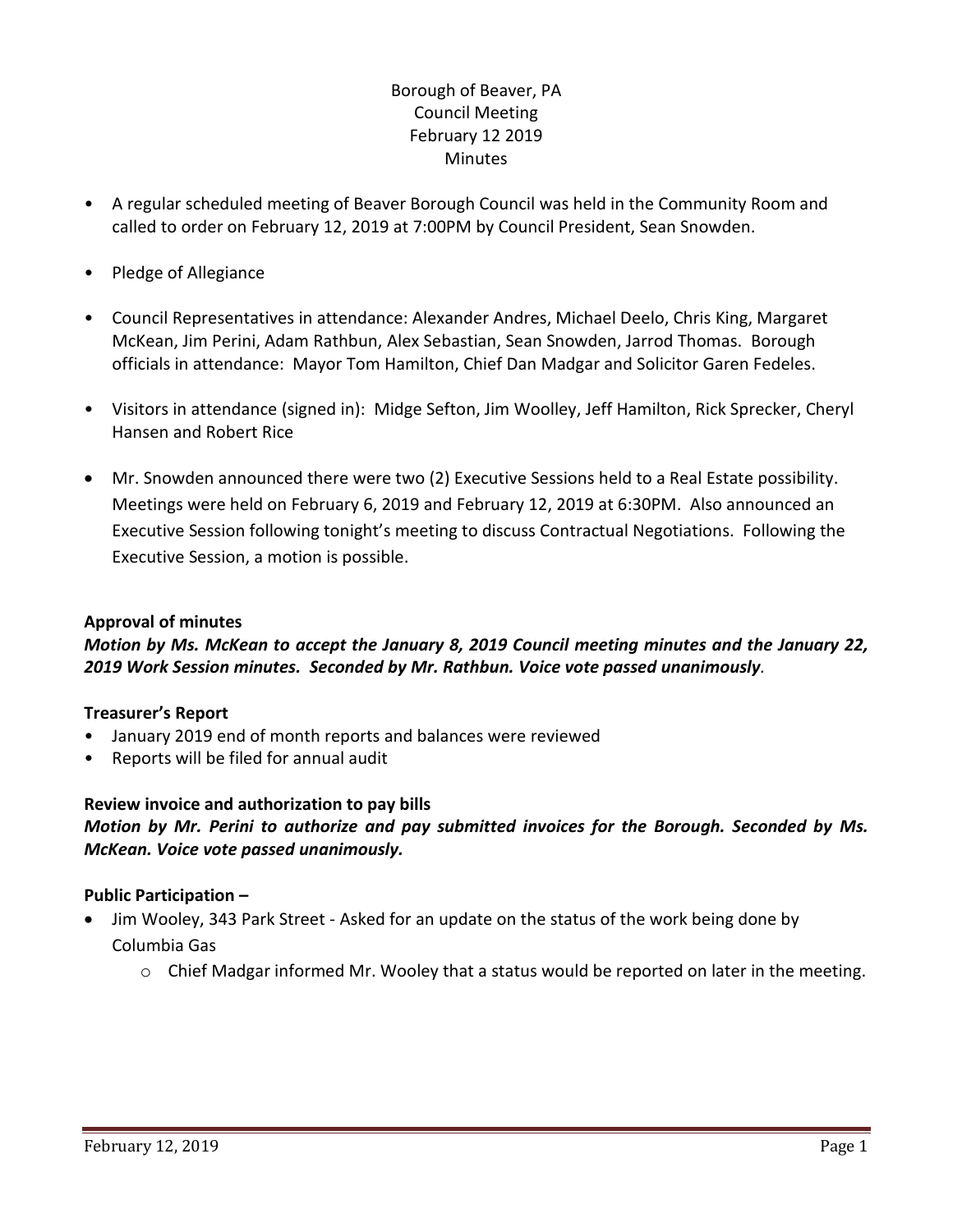# **Reports – Commissions / Authorities**

### **Council of Governments (COG) –** Reported by Mr. Andres

• Reviewed the January 2019 report enclosed in council packet

**Civil Service Commission –** No report

### **Zoning Hearing Board (ZHB) –** No report

### **Planning Commission –**

- November 19, 2018 and January 21, 2019 meeting minutes enclosed in council packet
	- o Reviewing Zoning Ordinance amendments will keep council informed

#### **Tree Commission –**

December 3, 2019 meeting minutes enclosed in council packet

### **Code Enforcement Officer Report –** Reported by Mr. Sprecker

- January 2019 report enclosed in council packet.
- Mr. Rathbun asked if there is a Code Enforcement/Rental Registration software available that would be more productive to track non-compliance issues then us tracking in Excel.
	- o Mr. Madgar stated New Brighton and Ambridge both have a program we can look into the cost.
- Mr. Sprecker requested the adoption of the International Property Maintenance Code (IPMC) 2018
	- $\circ$  Mr. Deelo stated he has received a complaint regarding a business being approved for recent renovations and then our inspector flagged some issues. We should be consistent with MDIA. Also, the Code Enforcement Committee should look into the 2018 IPMC and report to council if they wish to come forward with a motion.
	- o Mr. Sprecker stated he would contact MDIA regarding the overlap
- Mr. Thomas requested an update on the Rental Registration Program
	- $\circ$  Mr. Madgar stated Mr. Feroce has inspected approximately 32 units and has approximately 60 unites scheduled for inspection in February. Each inspection takes him an approximate 30 minutes then he needs to complete the paperwork and then forward on to Ms. Hindman to complete the letters that need to be mailed to the property owner.
		- **There is a line item in the budge tracking all costs**
	- o Mr. Thomas asked if Mr. Feroce would complete a monthly report

### **Historic Architectural Review Board (HARB) –** No report

### **Municipal Authority –** Reported by Mr. Deelo

• January 16, 2019 Reorganization meeting minutes, scheduled meeting minutes and Municipal Authority Engineer report enclosed in council packet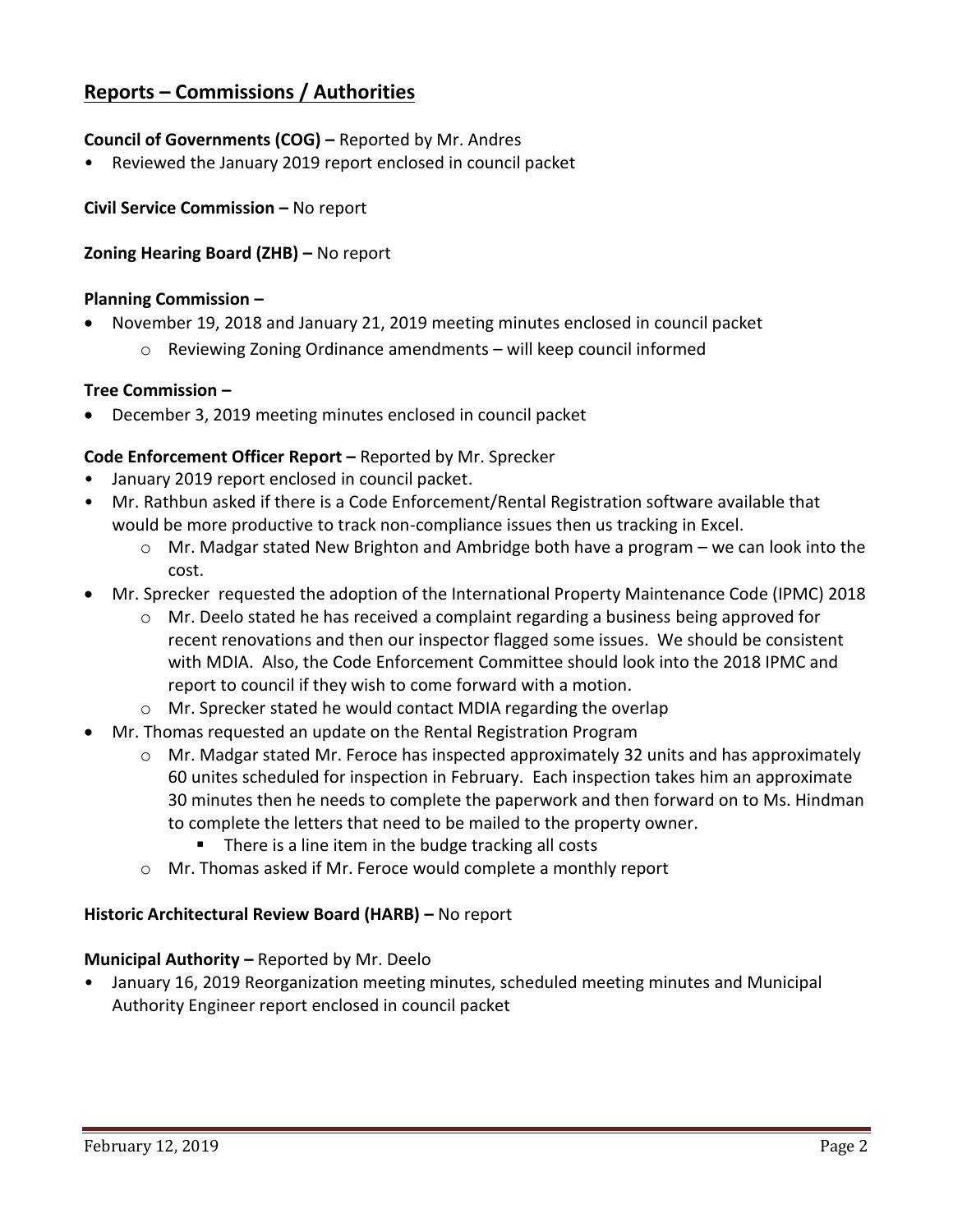## **Council Committee Reports**

### **Public Safety/Code Enforcement –** No report

### **Finance** –

- Mr. Perini Budget is down compared to last year. This year the budget is broken down into subfunds / capital funds
	- o Mr. Deelo asked if funds could be transferred back from the Capital Funds to General Funds. **Mr. Kennedy stated yes.**
	- $\circ$  Mr. Kennedy also stated November through February are the lightest revenue months
	- o Mr. Madgar stated the Shell payment was just received. We should be receiving the Columbia Gas payments within the next 2 weeks and the 2018 Curb and Sidewalk Project invoices to property owners on Laura, Park and Turnpike Streets will be mailed out by the end of this week.

### **Highway –** Reported by Mr. Thomas

- Himself, Mayor Hamilton, Rick Sprecker, Dan Martone, Dan Madgar and Debbie Hindman met with Columbia Gas to review the 2018 work and the 2019 work to be completed by Columbia Gas
	- $\circ$  Columbia Gas will assist with repaving Beaver Street to cover the lateral cuts
	- o Mr. Madgar stated Columbia Gas will assist with paving Second Street from Beaver to Buffalo as well as Beaver Street from Third Street to Fifth Street.
		- **This will be a significant help with our budget**
		- Will continue to keep open communication with Columbia Gas regarding the streets they attend to work on to replace gas lines. Columbia Gas is committed to have all leaking lines replaced by 2029.
			- Mayor Hamilton This 10 year goal is a Public Utilities Commission (PUC) commitment
		- The new lines will not be in the sidewalks unless they have to be
	- $\circ$  Any new projects, if Columbia Gas has to go through a brick sidewalk, they will only pay and replace with concrete.
- Once the Columbia Gas plans and Highway plans for paving are completed, a public meeting will be scheduled
- Mr. Madgar informed council that a lawsuit has been filed regarding a resident falling on Laura Street during the sidewalk renovations. Will keep council informed.

### **General Government** – Reported by Mr. Andres

- Have received several responses back from council members regarding the 5 Year Comprehensive Plan. Once he receives back all the responses, he will tally them and report back to council.
	- o Mr. Snowden thanked Mr. Andres for his work getting this started
- Ms. McKean asked for more information regarding the Downtown Properties Program that costs \$10,000. Why is this not being split and shared with the Chamber of Commerce?
	- $\circ$  Mr. Madgar and Mayor Hamilton both stated that this is Mr. Peluso's specialty different approach than the Chamber of Commerce
	- o Mr. Peluso will have a presentation for council at a later date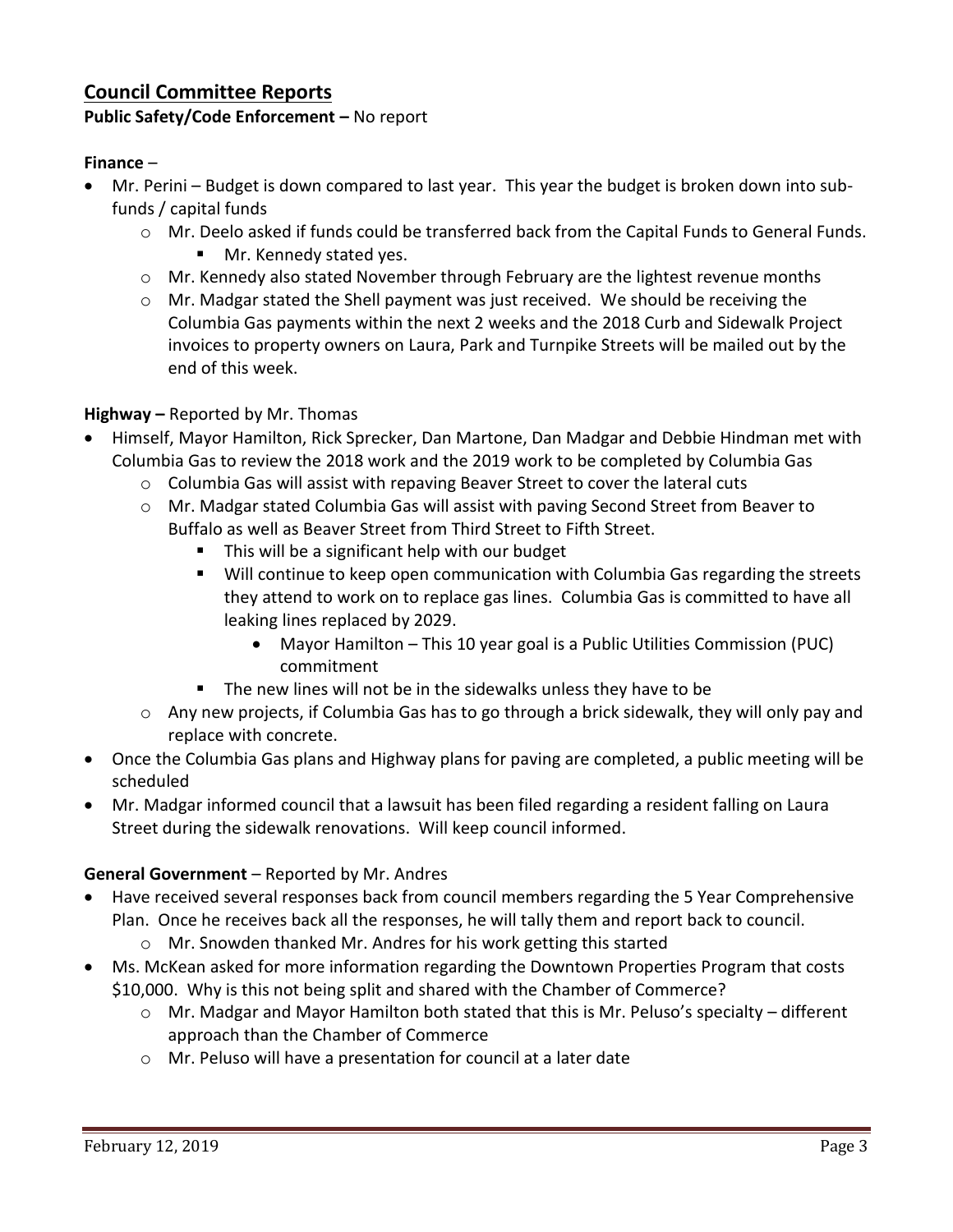### **Recreation –** Reported by Ms. King

 Attending the next Brighton Township Parks and Recreation meeting to see if a joint effort between Beaver and Brighton Township can be put together for future recreation bus trips.

## **Reports**

### **Manager's/Police Report –** Reported by Chief Madgar

- Cameras School District and businesses want to partner up with purchasing additional cameras.
- River Road riverbank (towards Vanport) has an erosion problem needs to be stabilized
- Access Road needs to be stabilized and have a railing installed
- Highway Department still short one full time employee.

### **President's Report –** Reported by Sean Snowden

Thanked council members looking at the real estate property on such short notice

### **Mayor Hamilton –**

 Another benefit of the camera system is to see how many vehicles are coming in and out of our town on a daily basis.

### **Fire Department** – Reported my Mr. Perini

- 20 fire calls in January
- Brighton Township will start paying for a fulltime fireman

### **Emergency Management Coordinator - No report**

#### **Borough Engineer and Borough Municipal Authority Engineer –**

January 2019 Borough Engineer monthly report enclosed in council packet

#### **Solicitor Report –** No report

### **Old Business**

### **Motion – Advertise Public Meeting regarding Medical Marijuana**

*Motion by Mr. Sebastian that Beaver Borough Council direct the Solicitor to advertise a public meeting to be held on February 26, 2019 regarding the proposed Medical Marijuana Ordinance. Vote on the ordinance will be held at the March meeting. Seconded by Ms. King. Voice vote passed unanimously.*